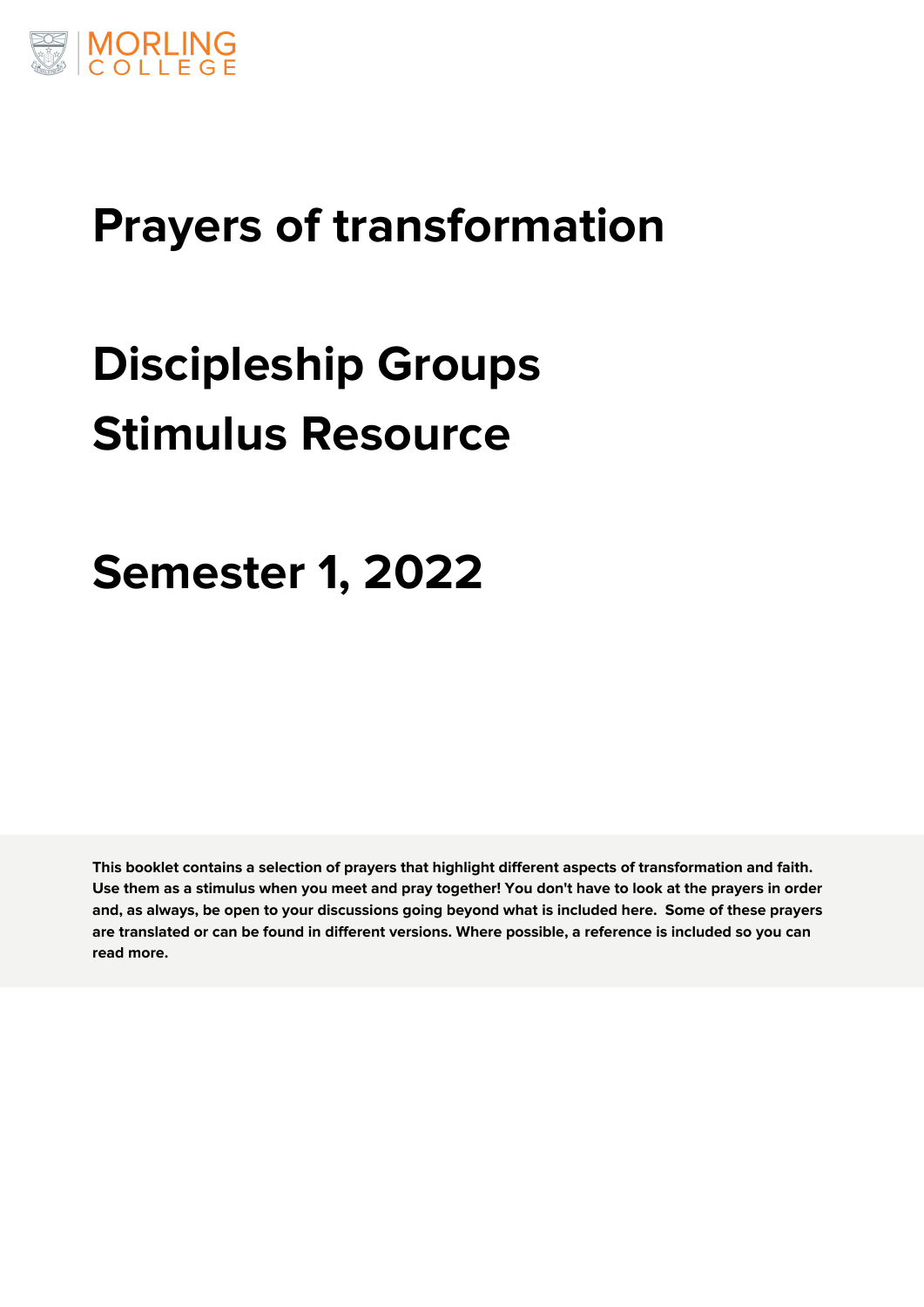

# **A prayer of Benedict**



Father, Give us wisdom to perceive you, intellect to understand you, diligence to seek you, patience to wait for you, eyes to behold you, a heart to meditate on you and a life to proclaim you, through the power of the Spirit for our Lord Jesus Christ.

- What passages from the Bible reflect similar ideas found in this prayer? 1.
- Are there ideas or concepts in this prayer that resonate with you? 2.
- 3. How can this prayer help us grow in faith and be transformed?

# Benedict, (480-543AD), founded the Benedictine order of monks

#### **To consider**

#### **Space for reflection**

I chose this prayer because it reminds me that God can use all of me: my intellect, diligence, patience, eyes, heart and very life, when I submit to him and trust him. It is humbling to reflect on how God has worked through individuals throughout history to reach the lost, discover truth, solve problems, and bring about justice. While some believers seem to be anti-intellectual, clearly God created our minds as well as our hearts, and it is exciting to be teaching in a college where both are celebrated and exercised. Yet, we are broken and must remember where our help comes from. As the poet Lucy Shaw writes: writes: writes: In Dayspring, all our fragments: body, mind, from Wendy Noble

And spirit join, unite against the night.

Healed by your love, corruption and decay Are turned, and whole, we greet the light of day.

(from 'Within This Strange and Quickening Dust')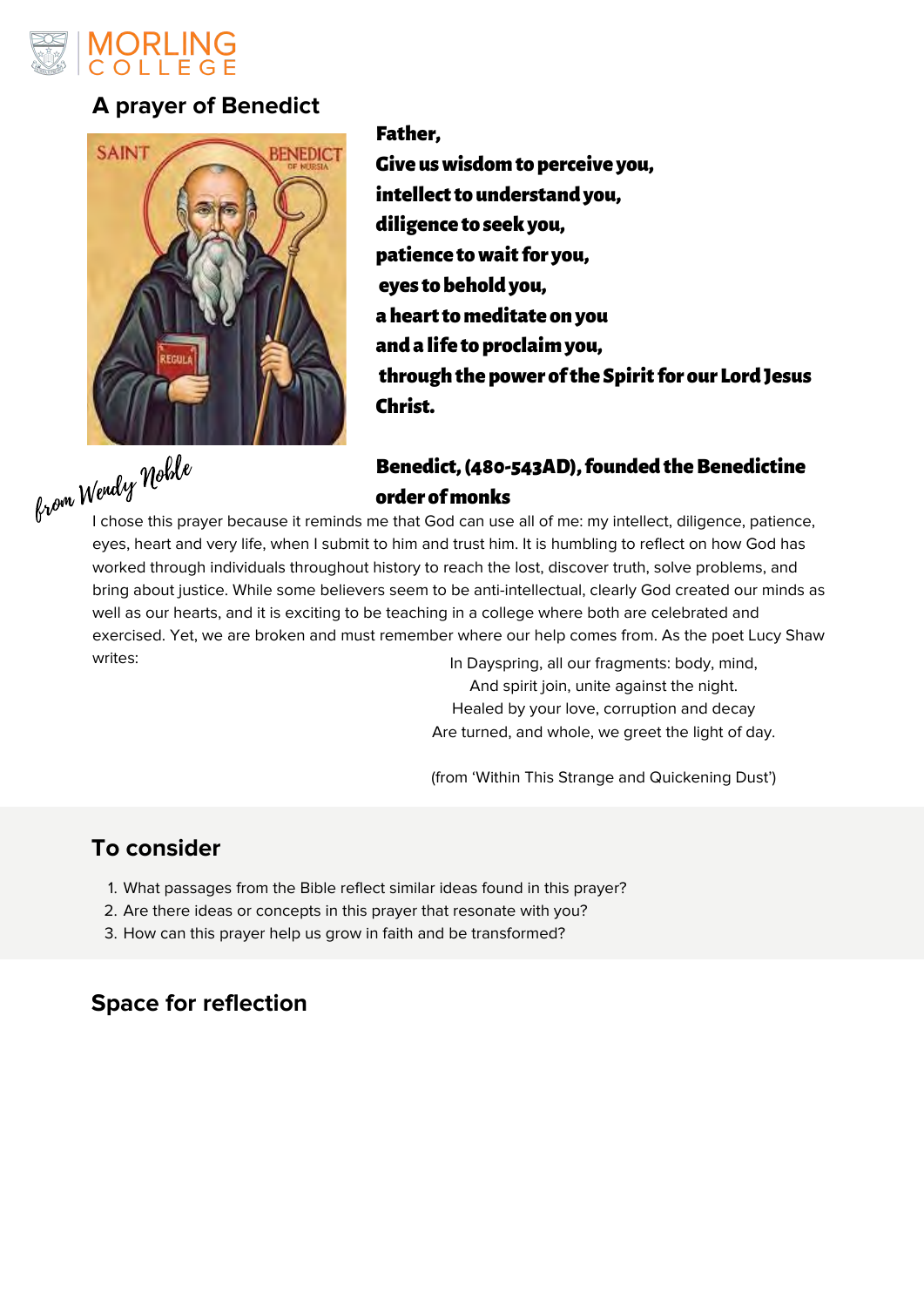

# **Ephesians 3:14-21**

14 For this reason I kneel before the Father, 15 from whom every family in heaven and on earth derives its name.

16 I pray that out of his glorious riches he may strengthen you with power through his Spirit in your inner being,

17 so that Christ may dwell in your hearts through faith. And I pray that you, being rooted and established in love, 18 may have power, together with all the Lord's holy people,

to grasp how wide and long and high and deep is the love of Christ,

19 and to know this love that surpasses knowledge—

that you may be filled to the measure of all the fullness of God.

20 Now to him who is able to do immeasurably more than all we ask or imagine, according to his power that is at work within us, 21 to him be glory in the church and in Christ Jesus throughout all generations, for ever and ever!

Amen.

#### **To consider**

#### **Space for reflection**

There's one prayer in the Bible that over time has continued to grab my attention, and in an odd way. It is the famous prayer of Paul in Ephesians 3:14–21. This is an incredibly rich prayer theologically, and commentators have had much to say about it! But beyond all these theological statements, it's the fact that this is a prayer that has really got under my skin. This passage is not a piece of theological teaching (although we can learn much from it); it's an impassioned prayer to God that God would do something very deep for these Ephesian believers. Paul wasn't from Peter Friend

- What does the gospel achieve in a person's life? And what does prayer achieve? Are they distinct categories? 1. Or do they overlap or interact in some way, and if so, how?
- 2. Do we put much effort into praying for people to grow in Christ?
- Think of yourself in five years' time. Will your ministry be characterised by prayer as much as teaching the 3. Bible? What steps can you take to make it so?
- 4. Is there anyone you know (including yourself) who needs a breakthrough in grasping "how wide and long and high and deep is the love of Christ"?

This prayer raises the following questions, which could be good to wrestle with in your group, just as I have been wrestling with these issues in my own life.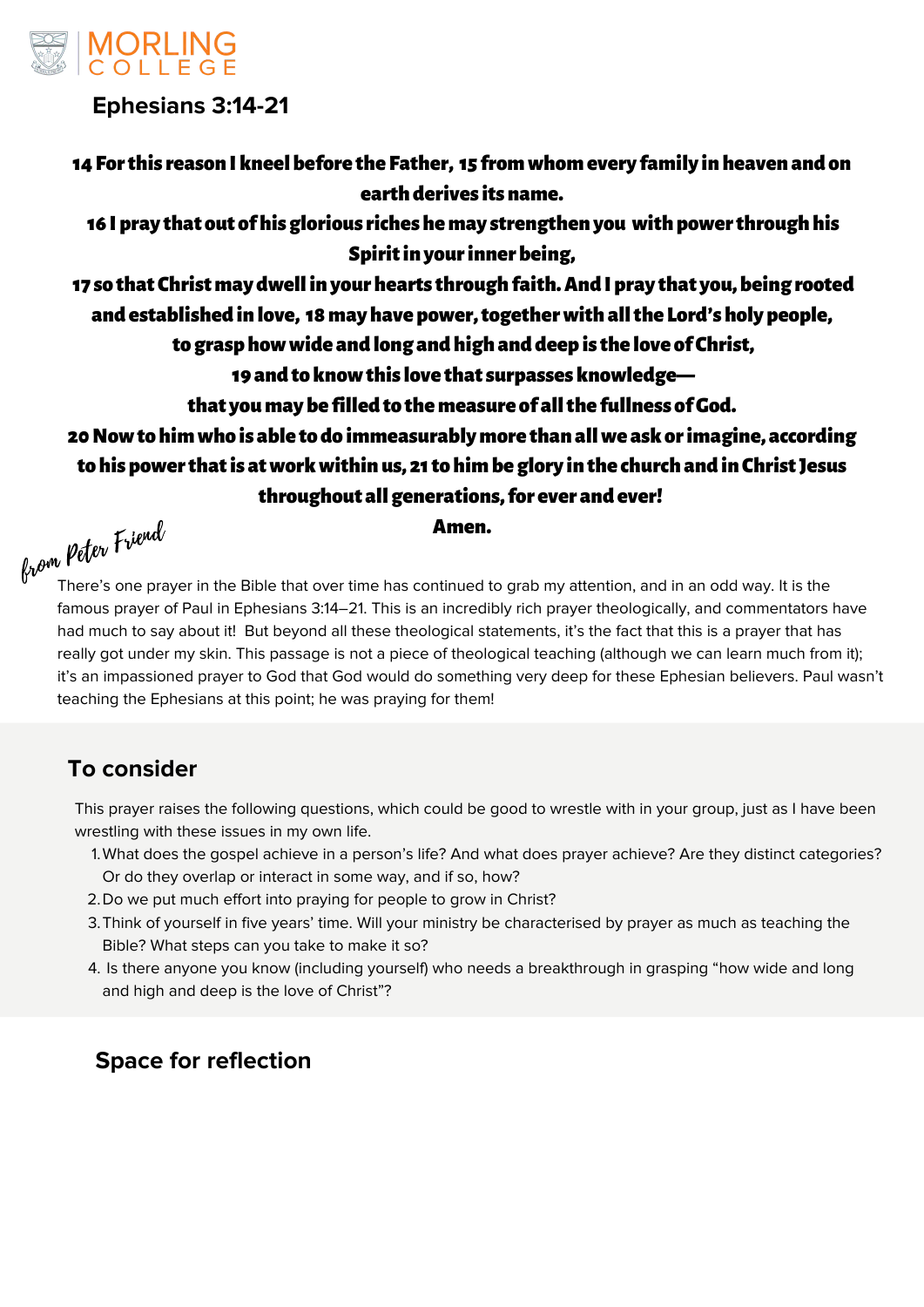- What passages from the Bible reflect similar ideas found in this prayer? 1.
- 2. Are there ideas or concepts in this prayer that resonate with you?
- 3. How can this prayer help us grow in faith and be transformed?

#### **Space for reflection**



### **Peace Prayer of Francis of Assisi**



Lord, make me an instrument of your peace: where there is hatred, let me sow love; where there is injury, pardon; where there is doubt, faith; where there is despair, hope; where there is darkness, light; where there is sadness, joy.

O divine Master, grant that I may not so much seek to be consoled as to console, to be understood as to understand, to be loved as to love. For it is in giving that we receive, it is in pardoning that we are pardoned, and it is in dying that we are born to eternal life. Amen.

Francis of Assisi is considered one of the ancient fathers from the 12th to 13th Century. Francis is renowned for his love of animals and nature, and his vow of poverty. It could be said that he was the ultimate ecologically, environmentally, and climate aware guy of his time. It could, also, be stated that living minimalistically might have been a real challenge for Francis; but living that way for us would be literally impossible. We can learn a lot from Francis as we face our media soaked world of comparison, materialism, and need for social identity. He may have appeared as a radical in his day but aspects of his philosophy and theology are acceptable and relevant for us today. This can be seen in the words of his most famous prayer provided below. Consider the depth of theology that imbues this prayer as you reflect upon it and how it might challenge you. Feel free to connect to relevant biblical passages for each line and/or aspect of the prayer, and express your sentiments regarding the manner that you live with other people. Consider then making this prayer your own after you have deconstructed, and reflected upon it. You can also watch a singing rendition of this prayer performed by Sarah McLachlan if you like <https://www.youtube.com/watch?v=agPnMxp5Occ> from Keith Mitchell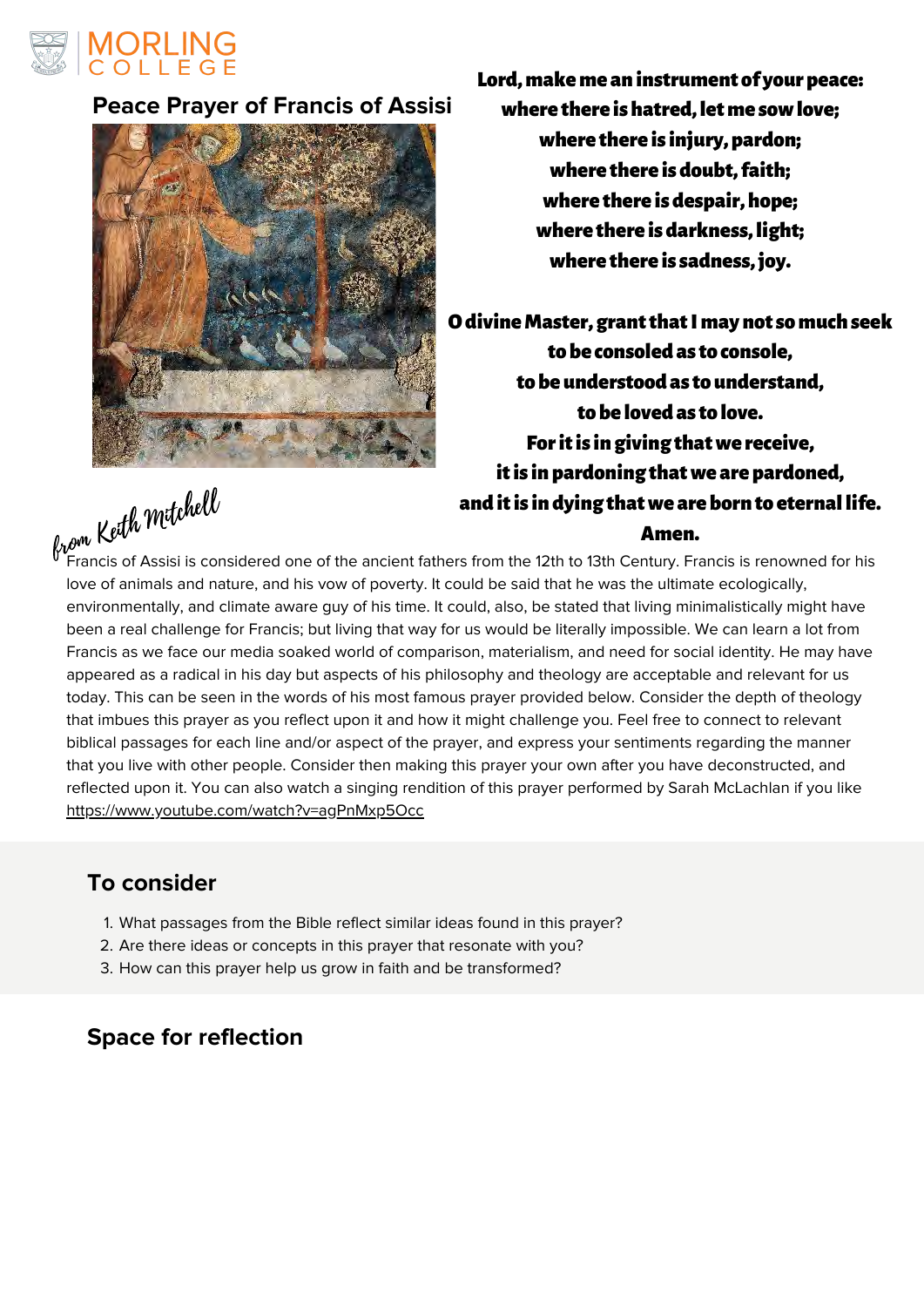

**Psalm 34:8-14**

Taste and see that the Lord is good; blessed is the one who takes refuge in him. 9 Fear the Lord, you his holy people, for those who fear him lack nothing. 10 The lions may grow weak and hungry, but those who seek the Lord lack no good thing. 11 Come, my children, listen to me; I will teach you the fear of the Lord. 12 Whoever of you loves life and desires to see many good days, 13 keep your tongue from evil and your lips from telling lies. 14 Turn from evil and do good; seek peace and pursue it.

- What passages from the Bible reflect similar ideas found in this passage? 1.
- 2. Are there ideas or concepts that resonate with you?
- 3. How can this prayer help us grow in faith and be transformed?

# **To consider**

# **Space for reflection**

The world is obsessed with being happy. We equate financial stability with happiness. We need constant pleasure that comes in instantaneous forms and means. It is an even greater challenge for believers to connect joy in our relationship with God. Many Christians do not see that there is joy in following Jesus and being in a relationship with God. Some view God as the authoritative figure who counts our sins on a minute, second basis. Some view God as a deistic figure who sets the universe in motion and don't really care about our individual needs and feelings.., well at least, that's how I regarded God at some point in my stages of youth.

David encourages us to taste and see God because He is Good! Before tasting and seeing the goodness

- How can we enjoy God's presence in our lives?
- Try to put yourself in David's shoes. What would have been the biggest factor for David being faithful and being able to taste and see God's goodness in such a dire circumstance?
- How were you able to still praise and enjoy God during the difficult times?

of the things that the world provides, how can we taste and see God's goodness? Or when can this be done? The Bible that you have may have a heading before Psalm 34. The heading in the NIV bible reads, "Of David. When he pretended to be insane before Abimelek, who drove him away, and he left." This is quite striking when we realize that David is encouraging the hearers of his psalm to taste and see God's goodness while he is acting like a madman, drooling saliva and murmuring silly words for the purpose of survival. If we were to only enjoy God when things are going right, when the finance has bounced from red to black, when there are victorious testimonies to tell others, then maybe we will never be able to enjoy God's goodness and proclaim His goodness in our lives.

from Paul Kang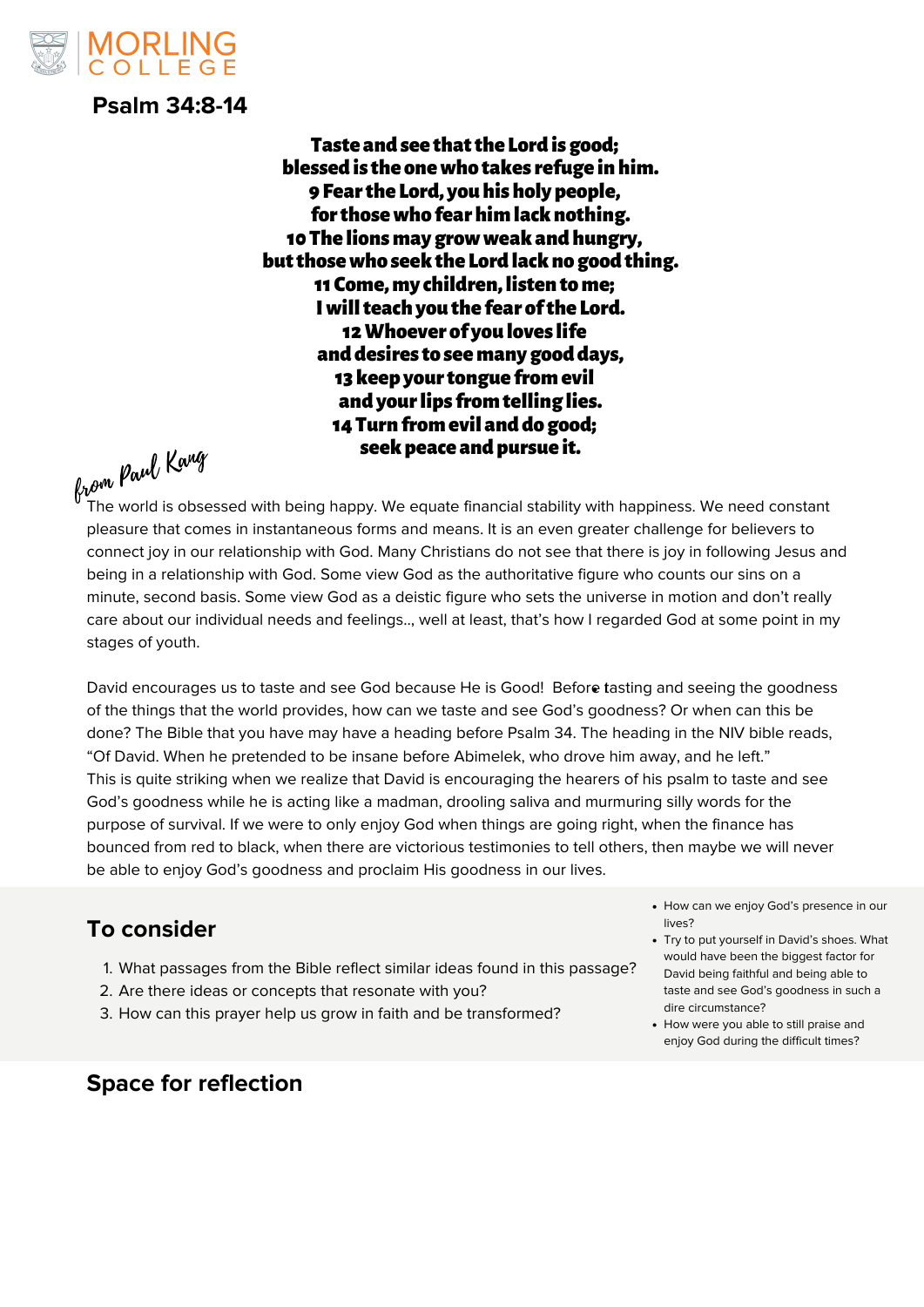- What passages from the Bible reflect similar ideas found in this prayer? 1.
- 2. Are there ideas or concepts in this prayer that resonate with you?
- 3. How can this prayer help us grow in faith and be transformed?

#### **Space for reflection**

We do not presume to come to your table, merciful Lord, trusting in our own righteousness, but in your manifold and great mercies. We are not worthy so much as to gather up the crumbs under your table. But you are the same Lord whose nature is always to have mercy. Grant us, therefore gracious Lord, so to eat the flesh of your dear Son Jesus Christ, and to drink his blood, that we may evermore dwell in him, and he in us. Amen.

One Sunday morning back in December 2020, I skipped church to visit my parents in hospital. ... It all went more or less to plan. We logged into the livestream service through our separate devices, in separate wards of the hospital, and listened to the minister preach about resurrection, embodiment and the gospel from [1 Corinthians 15](https://www.esv.org/1%20Corinthians%2015/). There were prayers for our nation and our world, and for various members of the congregation including Mum and Dad. And then—taking us somewhat by surprise—the minister announced that they would be celebrating the Lord's supper. We watched on the screen as he led us in a prayer of general confession and the words of institution, before peeling back the foil lid from an individually pre-packaged wafer and grape juice serving with his latex-gloved hands and asking for a pile of similar packages to be distributed by his masked and gloved assistants. ... At the most fundamental level, we come to the table (and to every aspect of our gatherings) not as performers of a perfect piece of religious theatre, but as hungry, weary, grace-dependent children, needing to be fed.

You can read David's whole blog post here: [https://au.thegospelcoalition.org/article/the-crumbs-under](https://au.thegospelcoalition.org/article/the-crumbs-under-your-table/)[your-table/](https://au.thegospelcoalition.org/article/the-crumbs-under-your-table/)

In the days ahead, we will still need to keep working through all the questions (including some quite tricky and complicated ones) that the pandemic has added to the "how to do church" conversation. I hope we have those conversations well, and that we think carefully about the way our practices should be shaped by Scripture and centred on the gospel. ... But I hope, too, that in the midst of all that, we have an ever-deepening awareness of the grace that is at the heart of the gospel we preach. And I hope, too, that the grace we rely on for ourselves will spill over into humility, generosity and patience in our dealings with others as we work these things through. Because we are all, when everything is said and done, unworthy of even the crumbs beneath the table that we are invited to sit at.



#### **Prayer of Humble Access**



The "Prayer of Humble Access," as adapted in An Australian Prayer Book from the version in the Book of Common Prayer.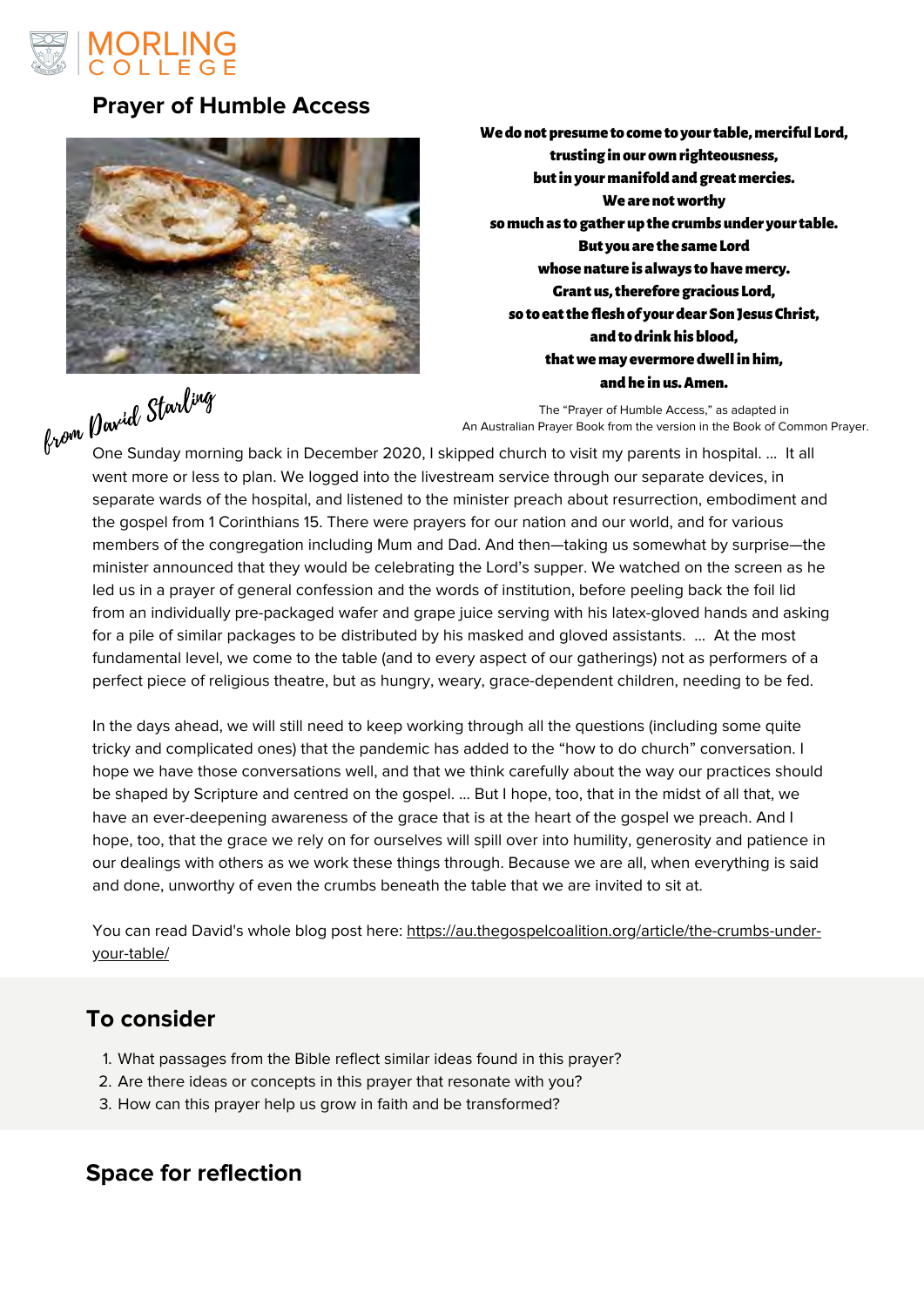

#### **Zechariah 13:9**

#### They will call on my name and I will answer them.

- What passages from the Bible reflect similar ideas found in this passage? 1.
- 2. Are there ideas or concepts that resonate with you?
- 3. How were you able to still praise and enjoy God during the difficult times?
- 4. How can this prayer help us grow in faith and be transformed?

# **To consider**

# **Space for reflection**

Have you considered the privilege of prayer? Jesus went to the cross so that we can pray. Often we see prayer as a chore or duty, or take it for granted, but prayer is a profound privilege of being one of God's people. It is an expression of the relationship with God that Jesus has won for us. In the difficult circumstances that God's people found themselves, Zechariah looks towards a time when God will step into human history and enable his people's prayers to be heard once again. We experience this through Jesus. In the difficult circumstances of life, we can pray knowing that he will answer us. Thank God for the cleansing and relationship he has won for us in Jesus' death. Thank God for the privilege of prayer.

The post-exilic age was a time when the people of God felt a disconnect between the wonderful promises of God and the difficult reality of their circumstances. They also felt the pain of sin and were tempted to give up on God. We may feel the same today. We know the marvellous promises of God, and yet so often our families, our churches, our own lives are a struggle, especially with the frustrations and disappointments that the pandemic has brought. We are tempted to give up, or become cynical.

The prophet Zechariah was given a vision of cleansing from sin and impurity that would be won through the Lord's shepherd being struck.

- In what ways will God cleanse the inhabitants of Jerusalem in vv. 1–6?
- Read Matthew 26:31; Mark 14:27. Who does Jesus understand the shepherd of v. 7 to be?
- What is the outcome of the shepherd being struck for God's people?
- What does this passage teach about prayer?

Pray for the removal of idols and false prophets in our day.

from Anthony Petterson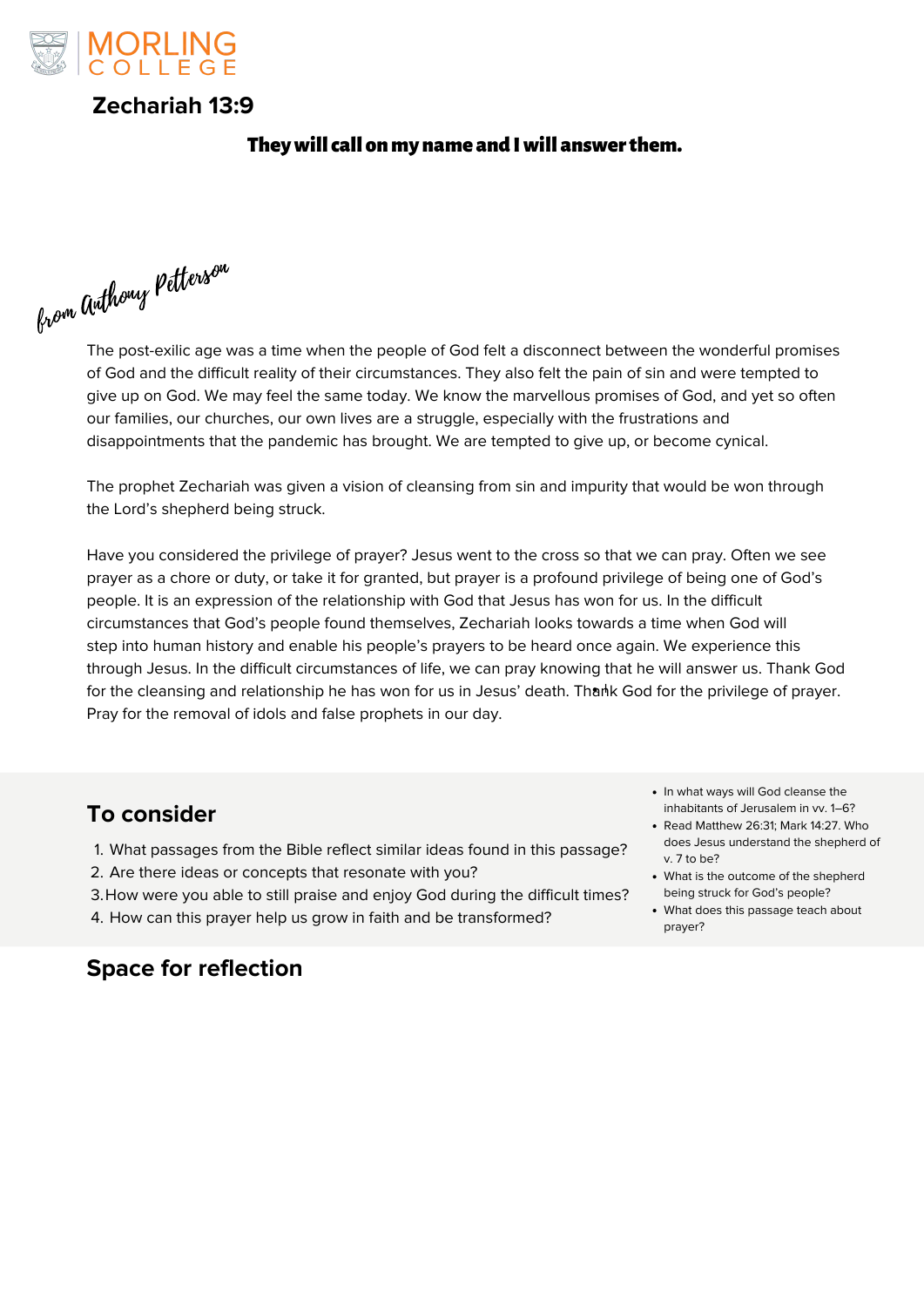- What passages from the Bible reflect similar ideas found in this prayer? 1.
- 2. Are there ideas or concepts in this prayer that resonate with you?
- 3. How can this prayer help us grow in faith and be transformed?

# **Space for reflection**



# **A prayer of Michael Leunig**

God give us strength. Strength to hold on and strength to let go. Amen

This is such a short prayer (only 14 words) but packs a punch. It reminds me that God is the giver of strength, and that we need it. I am challenged by the prayer's simplicity and complexity. Sometimes we need God's wisdom and insight to help us understand what we need to hold onto and what we need to let go. Other times, it is more obvious, especially if we read the 'take off/put on' passages of the Bible. At times, God asks us to hold on or let go when we really don't want to. We are called to hold on in obedience; we are invited to partner with Jesus in sacrifice and relinquishment.

This prayer reminds me that the knowledge of what to hold on to and what to let go is an initial step (maybe before that we need to even recognise this part of our formation). The next step is to do it. And as the simple cartoon shows, holding on and letting go can be a daunting challenge; for us as individuals and as a community. It takes courage, faith, and hope. I am grateful that we can ask God for strength, and know he is capable of giving it.

A prayer by Leunig, Michael., 2004. *When I talk to you*. Pymble, NSW: HarperCollins.



What does God's strength look and feel like?

What is it that I/we should hold on to? What do

- we/I need to let go of?
- What difference does it make when I seek God's strength all the time, not just when my own strength seems depleted?
- What impact does holding on/letting go have on my/our faith and witness?

from Gayle Kent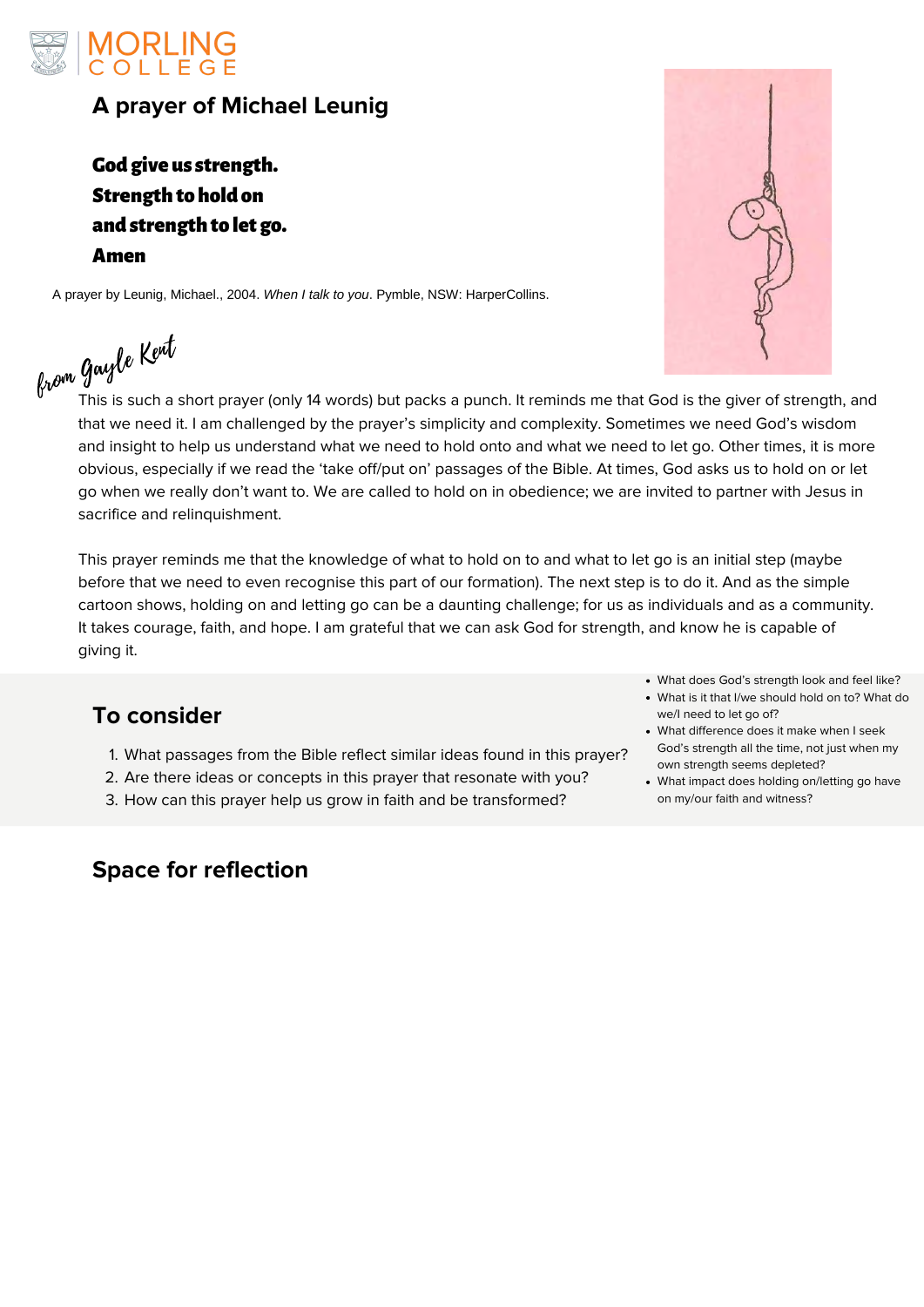- What passages from the Bible reflect similar ideas found in this prayer? 1.
- 2. Are there ideas or concepts in this prayer that resonate with you?
- 3. How can this prayer help us grow in faith and be transformed?

#### **Space for reflection**

Holy Father, God of Love, You are the Creator of all thi



We acknowledge the pain and shame of our history and the sufferings of Our peoples, and we ask your forgiveness. We thank you for the survival of Indigenous cultures

Our hope is in you because you gave your Son Jesus

to reconcile the world to you.

We pray for your strength and grace to forgive, accept and love one another, as you love us and forgive and accept us in the sacrifice of your Son.

Give us the courage to accept the realities of our history so that we may build a better

future for our Nation.

from Wontulp-Bi-Buya College <https://www.wontulp.qld.edu.au/> The name Wontulp-Bi-Buya stands for faith and the light of Christ. It is made up of an Aboriginal language word and two Torres Strait Islander language words..

Teach us to respect all cultures.

Teach us to care for our land and waters.

Help us to share justly the resources of this land. Help us to bring about spiritual and social change to improve the quality of life for all groups in our communities, especially the disadvantaged.

Help young people to find true dignity and self-esteem by your Spirit.

#### May your power and love be the foundations on which we build our families, our communities and our Nation, through Jesus Christ our Lord.



**Reconciliation Prayer**

(Wontulp Bi-Buya Indigenous Theology Working Group 13 March 1997 Brisbane, Qld)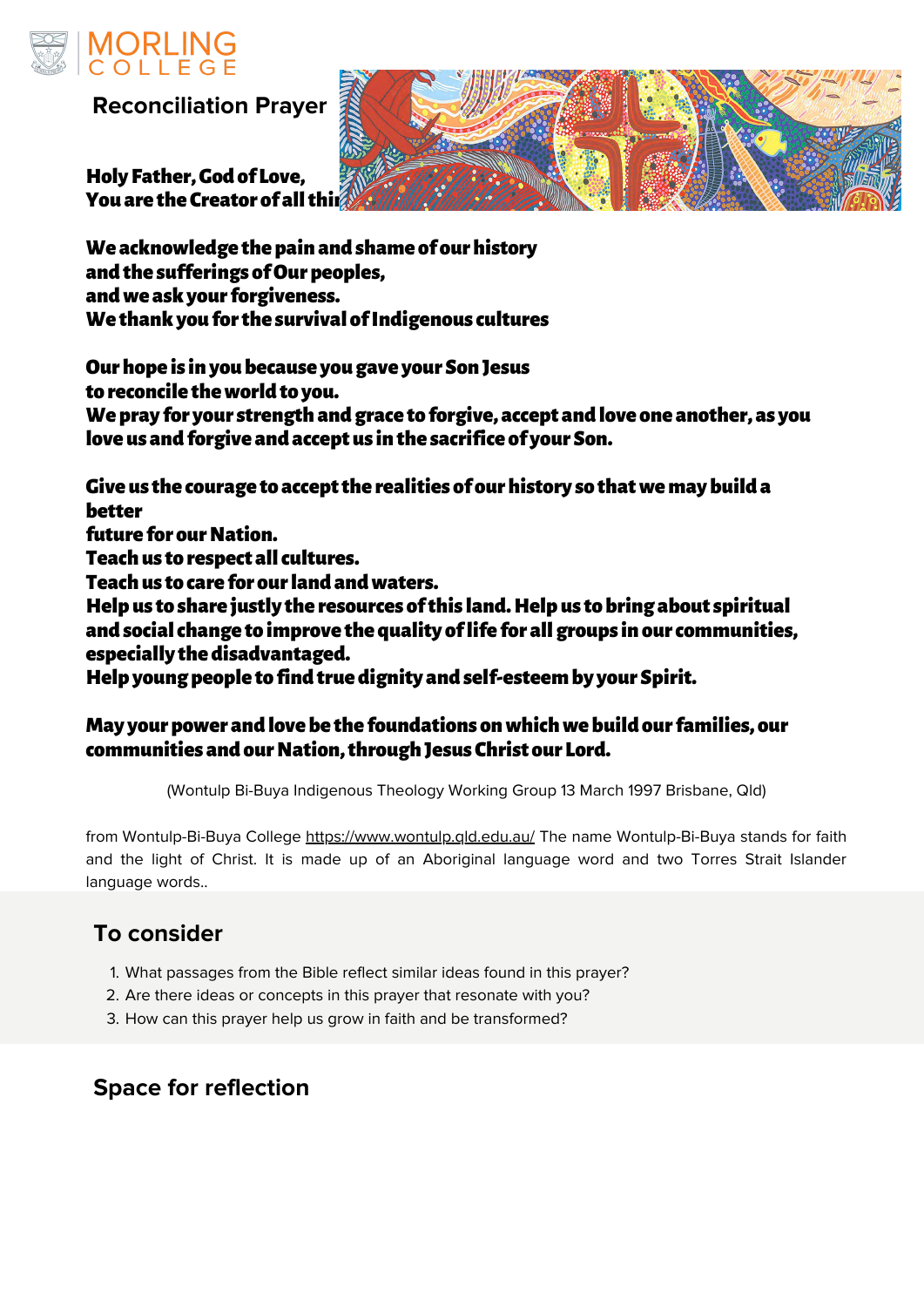- What passages from the Bible reflect similar ideas found in this prayer? 1.
- 2. Are there ideas or concepts in this prayer that resonate with you?
- 3. How can this prayer help us grow in faith and be transformed?

## **Space for reflection**

God,

In faith and hope, we come to You and confess our weakness and vulnerability.

At this time of our fragility, fear, and death, we come to You.

Make us well, and we will be well,

Be our Saviour and we will be safe,

For us, You are our hope.

We believe that You are our strength; You are our shield; In our helplessness, we trust that You are our refuge. In our vulnerability, You are our shelter.

In the midst of darkness, You give us light and rays of hope.

In our pain and suffering, You give us the ability to live in hope with courage; and the wisdom to overcome all difficulties.

God of compassion, make us to be concerned for all those who are suffering due to the COVID-19 pandemic.

God of hope, heal us, protect us, and sustain us by Your divine grace.

Amen.



Dr Mathews George Chunakara General secretary of the Christian Conference of Asia, 2021



**A prayer for our time**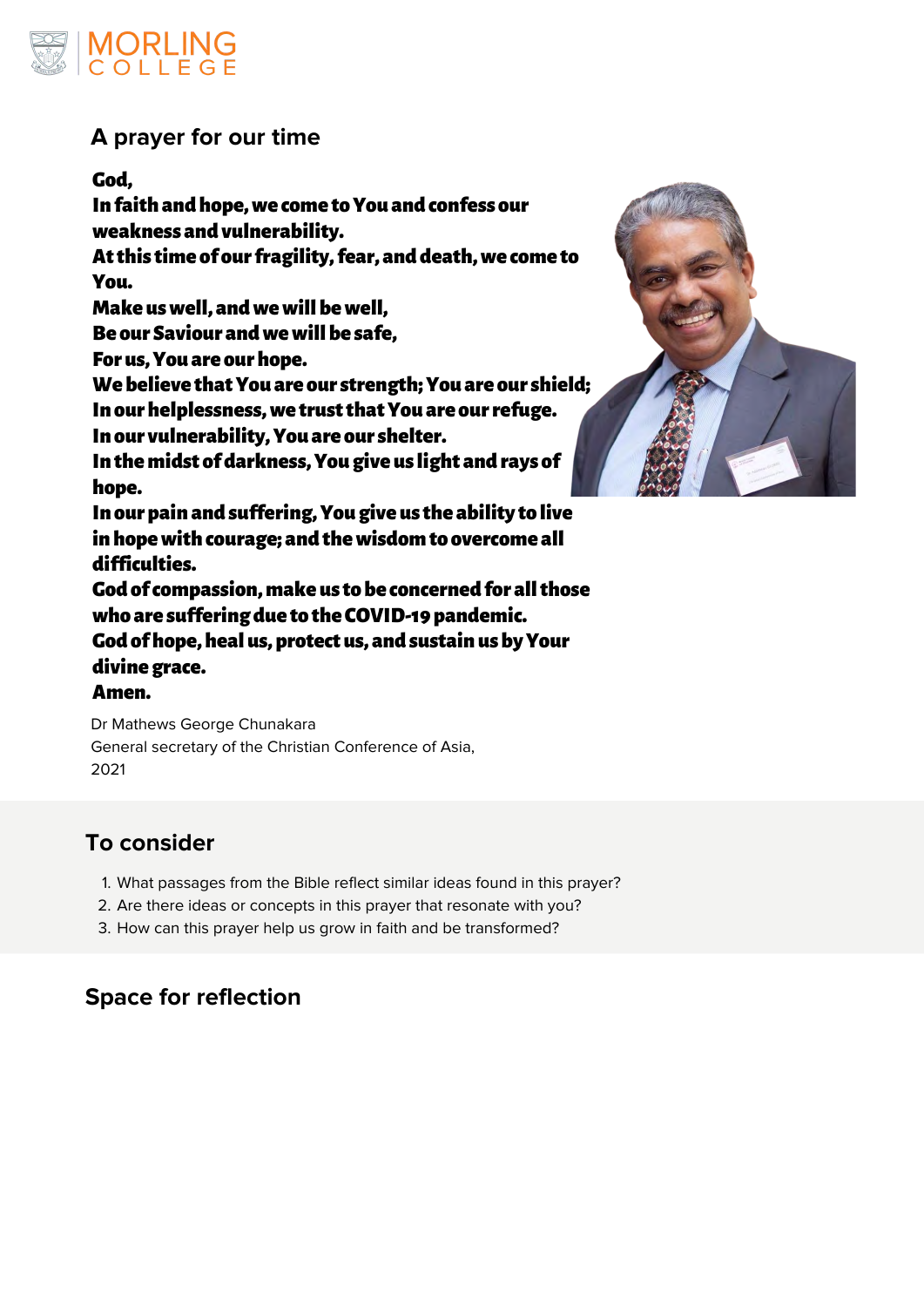- What passages from the Bible reflect similar ideas found in this prayer? 1.
- 2. Are there ideas or concepts in this prayer that resonate with you?
- 3. How can this prayer help us grow in faith and be transformed?

## **Space for reflection**



**Before us by Walter Brueggemann**

Giver of all our years, ruler of all our times,

 for this beginning - and all beginnings, we give you thanks,

We pray for energy and freedom and courage proper to a beginning, and ask for your gifts. While we begin, we acknowledge that we are not, here, not ever, at a beginning Before us were our mothers and fathers; before us were our teachers and pastors;

 before us were many scholars who worked hard and saw much,

 before us were fanatics who have run great risks,

and have kept the text for us.



And before all of them, you you in your wisdom and your glory, you in your power and your mercy. We make our beginning in the presence of these witnesses, we make our beginning from you and toward you and in you, that our work and study should be as praise to

you.

#### You who give all our years, You who rule all our times. Amen.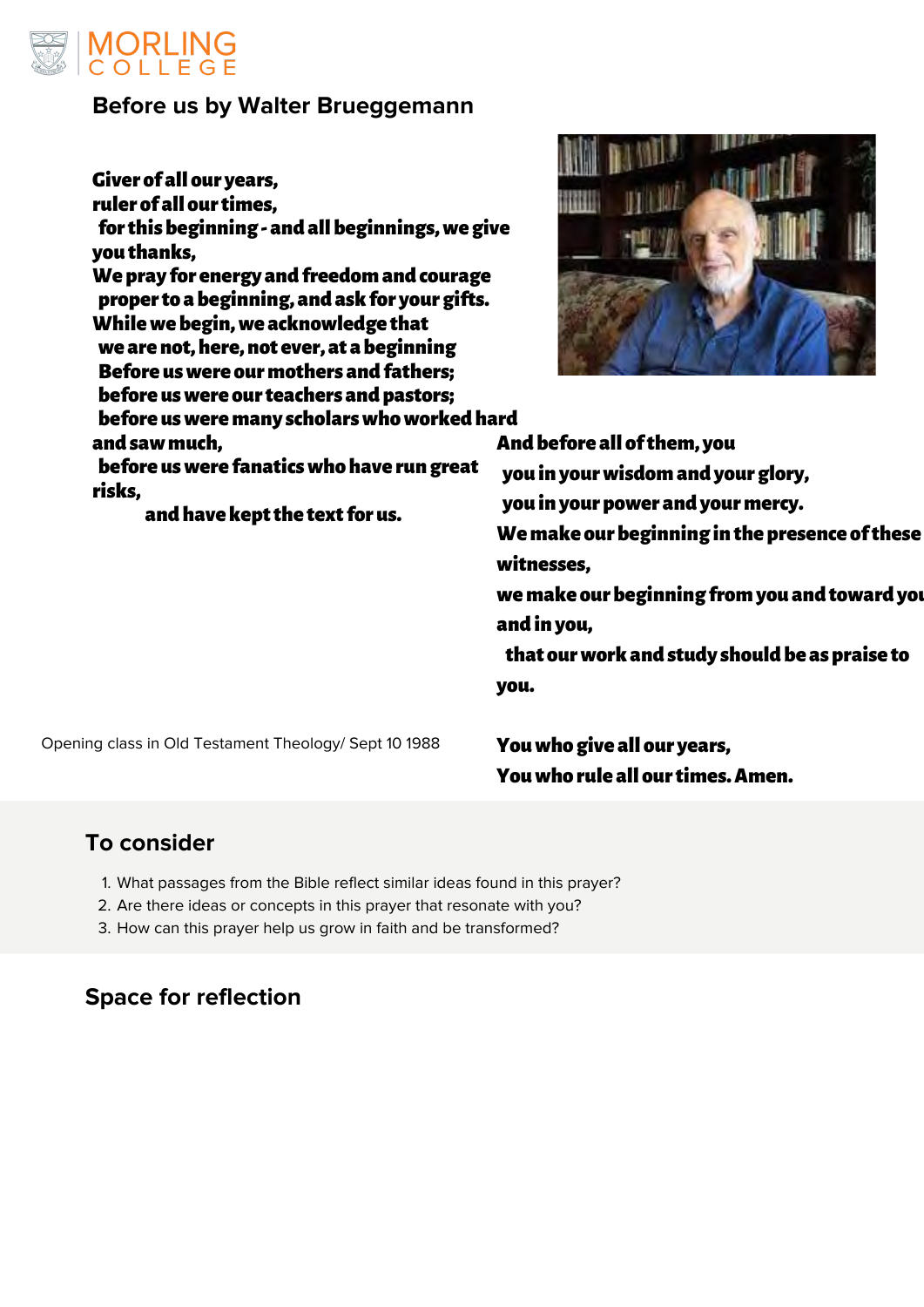

# **A prayer of Teresa of Avila**

Govern everything by your wisdom,

O Lord, so that my soul may always be serving

you

in the way you will and not as I choose.

- What passages from the Bible reflect similar ideas found in this prayer? 1.
- 2. Are there ideas or concepts in this prayer that resonate with you?
- 3. How can this prayer help us grow in faith and be transformed?

Let me die to myself so that I may serve you;

let me live to you who are life itself.

Amen.



# **To consider**

# **Space for reflection**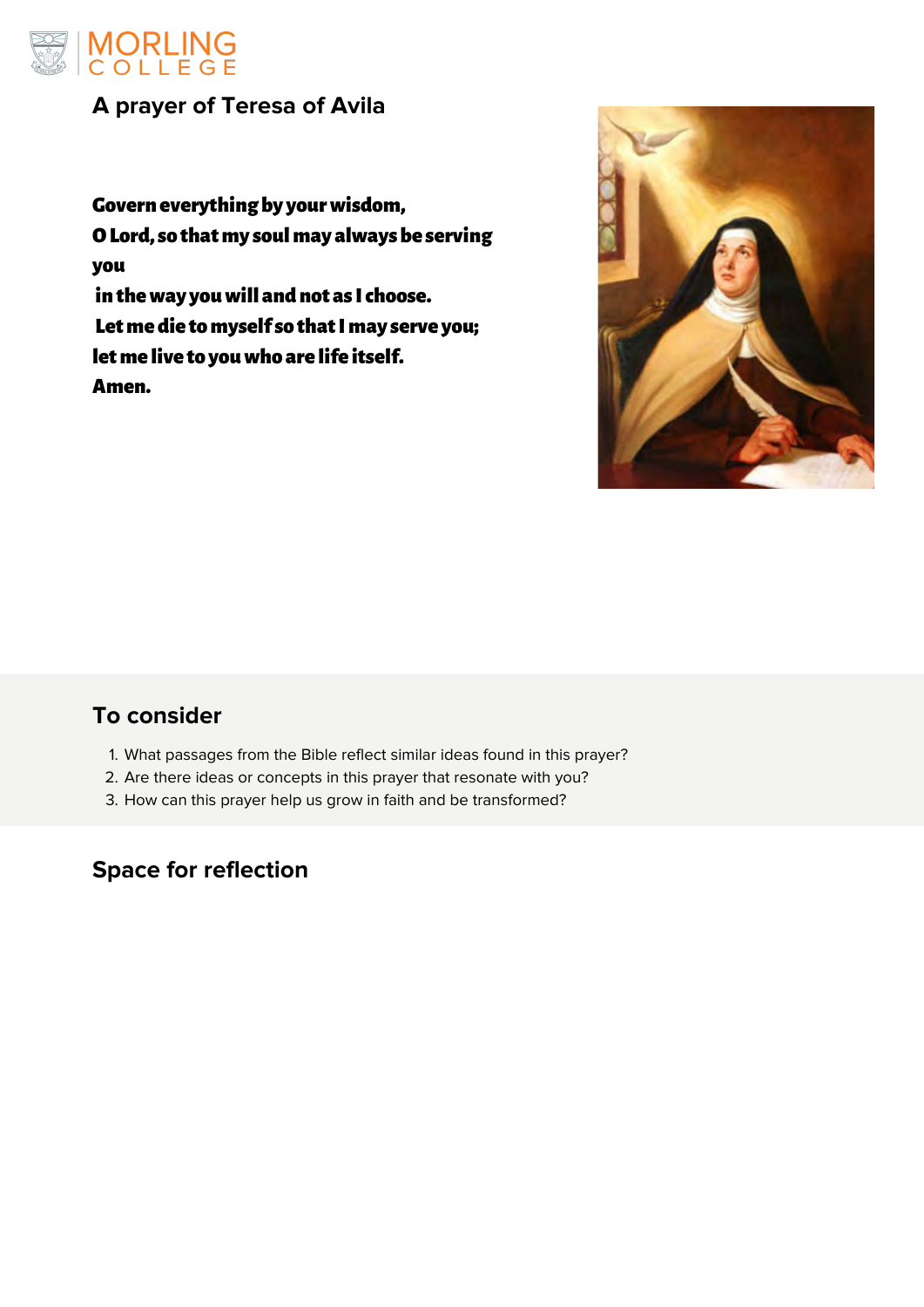- What passages from the Bible reflect similar ideas found in this prayer? 1.
- 2. Are there ideas or concepts in this prayer that resonate with you?
- 3. How can this prayer help us grow in faith and be transformed?

#### **Space for reflection**



**Covenant prayer - adapted by John Wesley**

I am no longer my own, but yours. Put me to what you will, rank me with whom you will; put me to doing, put me to suffering; let me be employed for you, or laid aside for you, exalted for you, or brought low for you; let me be full, let me be empty, let me have all things, let me have nothing: I freely and wholeheartedly yield all things to your pleasure and disposal. And now, glorious and blessed God, Father, Son and Holy Spirit, you are mine and I am yours. So be it. And the covenant now made on earth, let it be ratified in heaven. Amen.

The Wesleyan Covenant Prayer was adapted by John Wesley, the co-founder of Methodism (along with his brother, Charles) for the renewal of the believer's covenant with God. Wesley says that the prayer was first used in a covenant renewal service held on Monday, August 11, 1755, in London, with 1800 people present. Since then, the Wesleyan Covenant Prayer has often been used in Methodist services around the world on the first Sunday of the year. (updated English version as used in the Methodist Worship Book, 1999)

[ https://www.chapelwood.org/am-site/media/wesleyan-covenant-prayer.pdf]



John Wesley Preaching from the Steps of a Market Cross William Hatherell (1855–1928)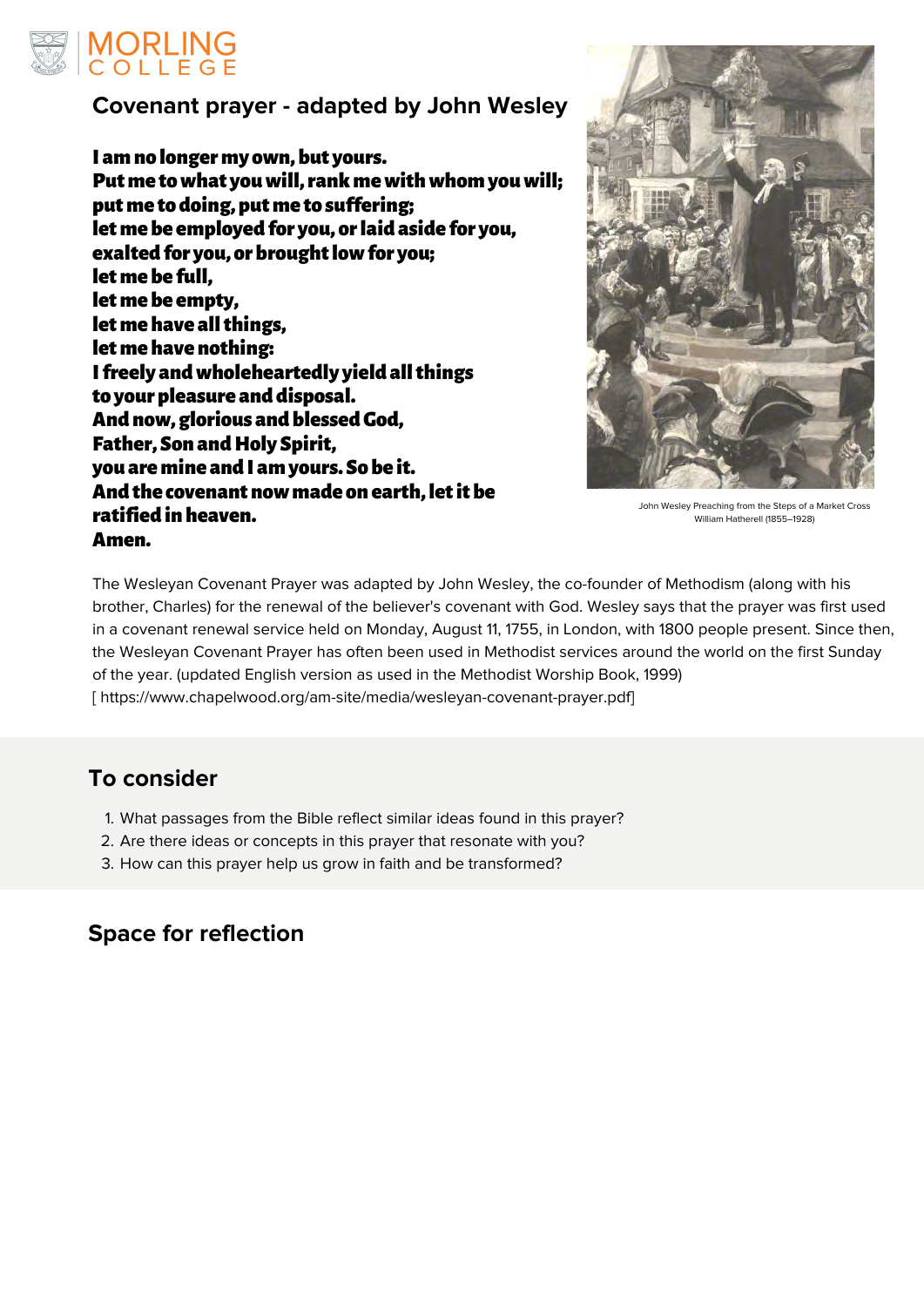- What passages from the Bible reflect similar ideas found in this prayer? 1.
- 2. Are there ideas or concepts in this prayer that resonate with you?
- 3. How can this prayer help us grow in faith and be transformed?

#### **Space for reflection**



#### **The Joy and Terror of routine by Stanley Hauerwas**



THANK YOU, GOD, for giving us ordinary lives. We love the joy that comes from routine. The time you give us to eat breakfast, to come to class, to study, is wonderful. Help us not to forget the terror that surrounds us as well as dwells within the routine.

I eat my bagel while some not far from me starve. I think I would have it otherwise, but I do not how how to have it otherwise.

And in my helplessness I wilfully forget the starving so I can enjoy my bagel. Help us remember. Help us to know how to share so that the nourishing routines of your kingdom may be known to all. AMEN

Publishers, 2003.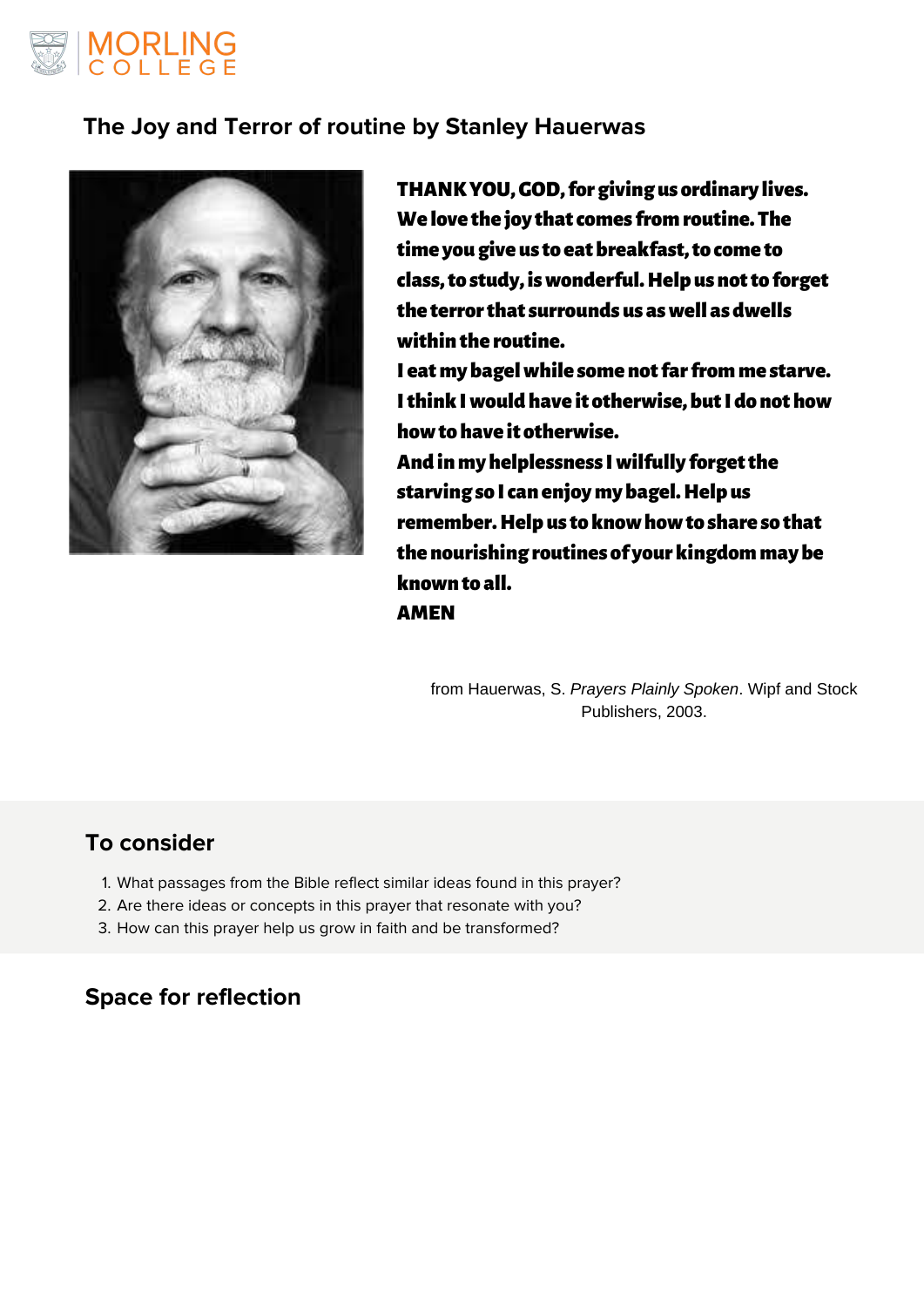- What passages from the Bible reflect similar ideas found in this prayer? 1.
- 2. Are there ideas or concepts in this prayer that resonate with you?
- 3. How can this prayer help us grow in faith and be transformed?

# **Space for reflection**



# **A prayer of Martin Luther**



Behold, Lord, An empty vessel that needs to be filled. My Lord, fill it. I am weak in faith; Strengthen thou me. I am cold in love; Warm me and make me fervent That my love may go out to my neighbour. I do not have a strong and firm faith; At times I doubt and am unable to trust thee altogether. O Lord, help me. Strengthen my faith and trust in thee. In thee I have sealed the treasures of all I have. I am poor; Thou art rich and didst come to be merciful to the poor. I am a sinner; Thou art upright. With me there is an abundance of sin; In thee is the fullness of righteousness. Therefore, I will remain with thee of who I can receive But to whom I may not give. Amen.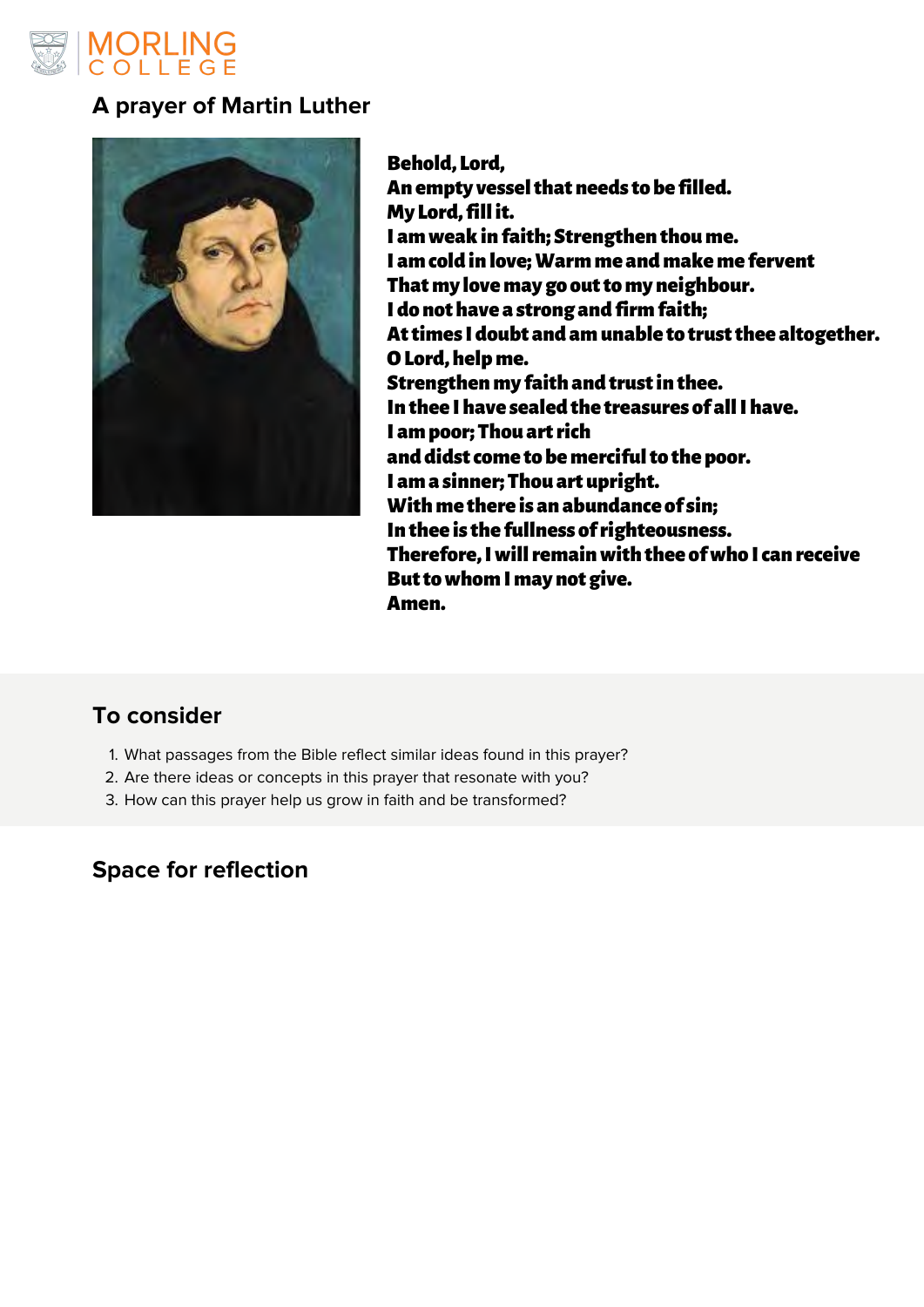- What passages from the Bible reflect similar ideas found in this prayer? 1.
- 2. Are there ideas or concepts in this prayer that resonate with you?
- 3. How can this prayer help us grow in faith and be transformed?

# **Space for reflection**



**A puritan prayer: Disciple's Renewal**

#### O MY SAVIOUR,

Help me. I am so slow to learn, so prone to forget, so weak to climb; I am in the foothills when I should be on the heights; I am pained by my graceless heart, my prayerless days, my poverty of love, my sloth in the heavenly race, my sullied conscience, my wasted hours, my unspent opportunities. I am blind while light shines around me: take the scales from my eyes, grind to dust the evil heart of unbelief. Make it my chiefest joy to study thee, meditate on thee, gaze on thee, sit like Mary at thy feet,

#### lean like John on thy breast, appeal like Peter to thy love, count like Paul all things dung.

Give me increase and progress in grace so that there may be more decision in my character, more vigour in my purposes, more elevation in my life, more fervour in my devotion, more constancy in my zeal. As I have a position in the world, keep me from making the world my position; May I never seek in the creature what can be found only in the Creator; Let not faith cease from seeking thee until it vanishes into sight. Ride forth in me, thou King of kings

 and Lord of lords, that I may live victoriously,

and in victory attain my end.



from Bennett, Arthur. *The Valley of Vision: A Collection of Puritan Prayers and Devotions*. Edinburgh: Banner of Truth Trust, 2009.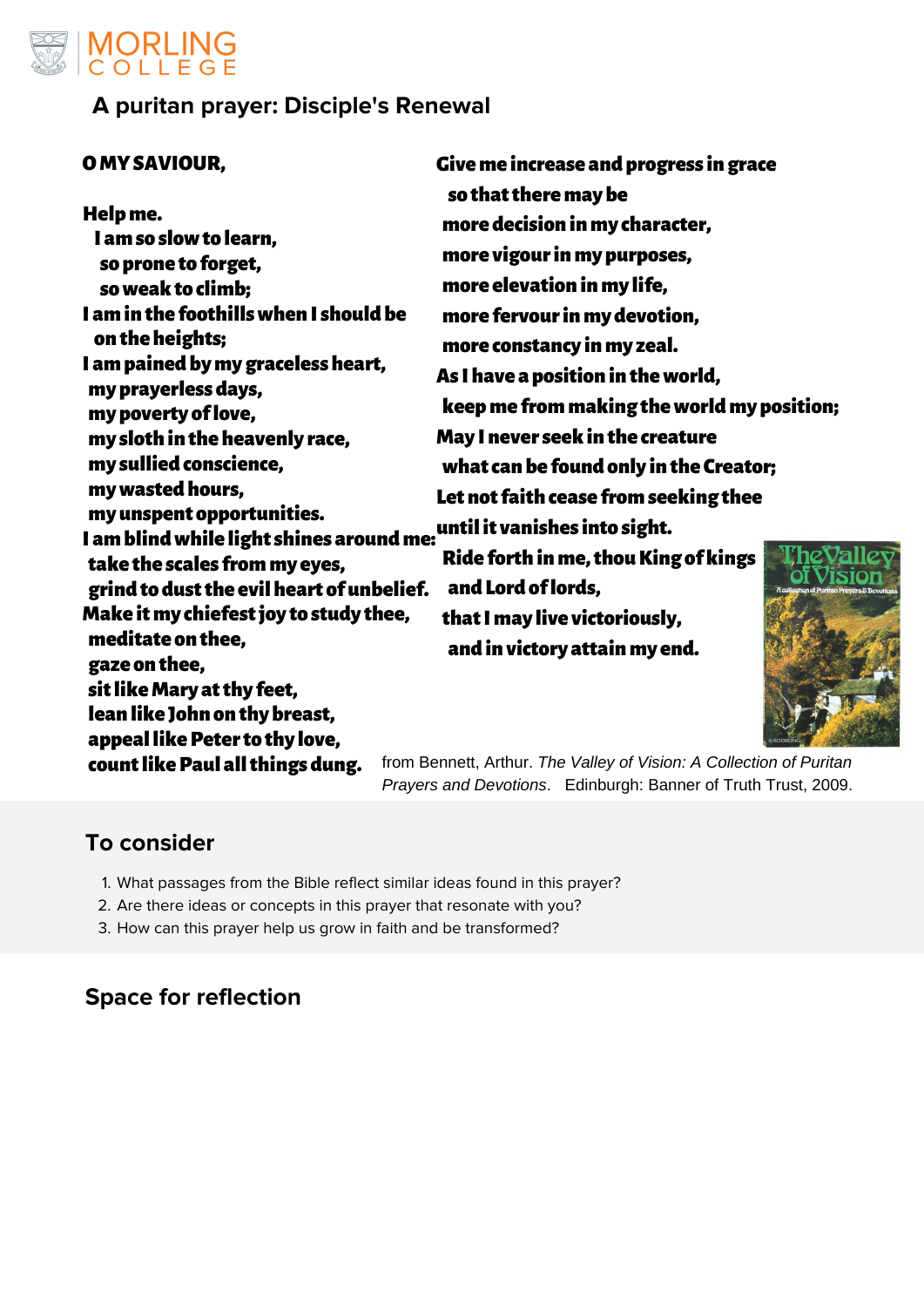

# **A prayer by Thomas Merton**



My Lord God, I have no idea where I am going. I do not see the road ahead of me. I cannot know for certain where it will end. nor do I really know myself, and the fact that I think I am following your will does not mean that I am actually doing so. But I believe that the desire to please you does in fact please you. And I hope I have that desire in all that I am doing. I hope that I will never do anything apart from that desire.

- What passages from the Bible reflect similar ideas found in this prayer? 1.
- 2. Are there ideas or concepts in this prayer that resonate with you?
- 3. How can this prayer help us grow in faith and be transformed?

And I know that if I do this you will lead me by the right road,

though I may know nothing about it. Therefore will I trust you always though I may seem to be lost and in the shadow of death.

I will not fear, for you are ever with me, and you will never leave me to face my perils alone.

"The Merton Prayer" from *[Thoughts in Solitude](https://us.macmillan.com/books/9780374513252)* 1956, 1958 by The Abbey of Our Lady of Gethsemani.

# **To consider**

# **Space for reflection**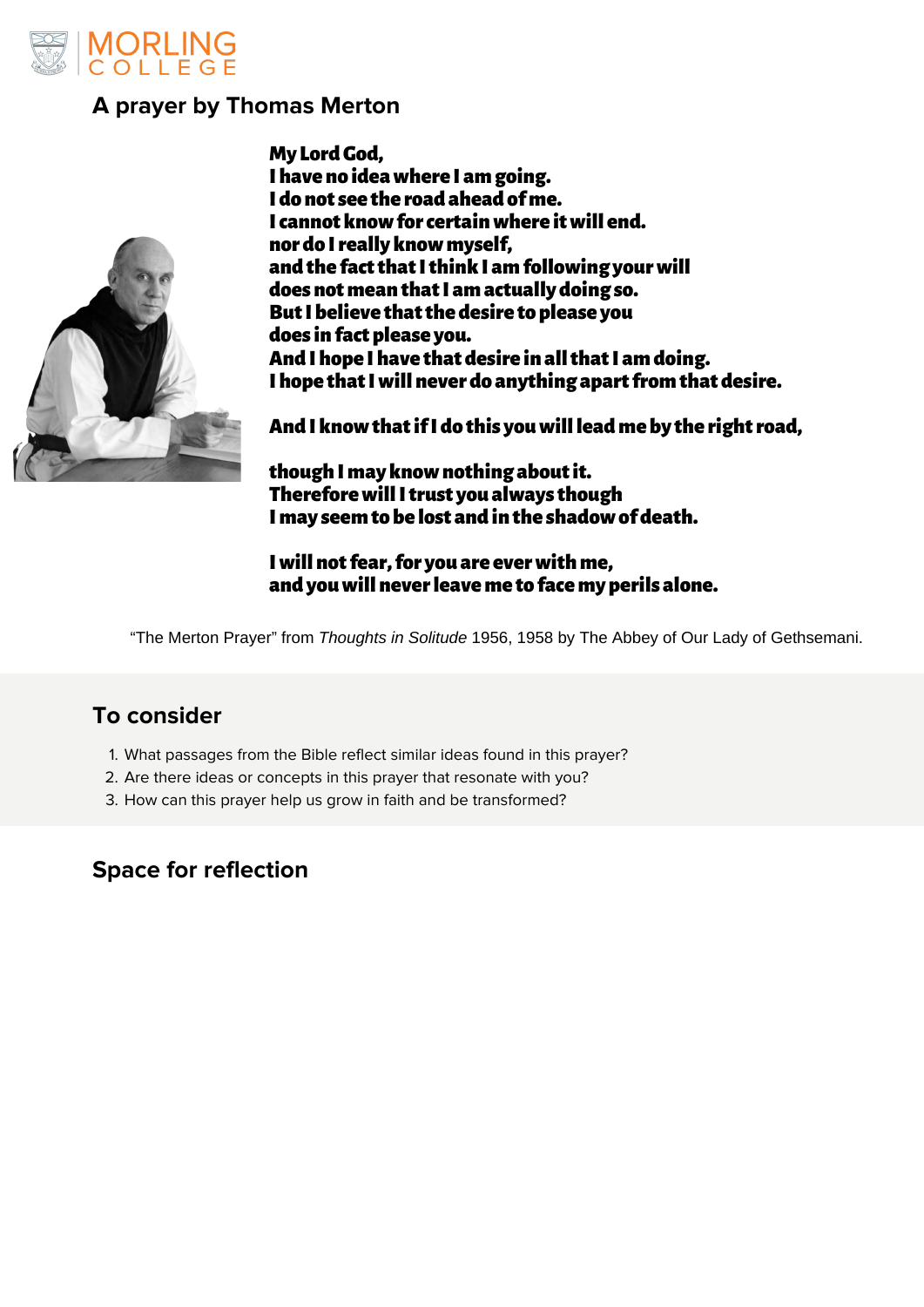- What passages from the Bible reflect similar ideas found in this prayer? 1.
- 2. Are there ideas or concepts in this prayer that resonate with you?
- 3. How can this prayer help us grow in faith and be transformed?

#### **Space for reflection**



# **Find a prayer of transformation**

Find another prayer of transformation and bring it to share with the group!